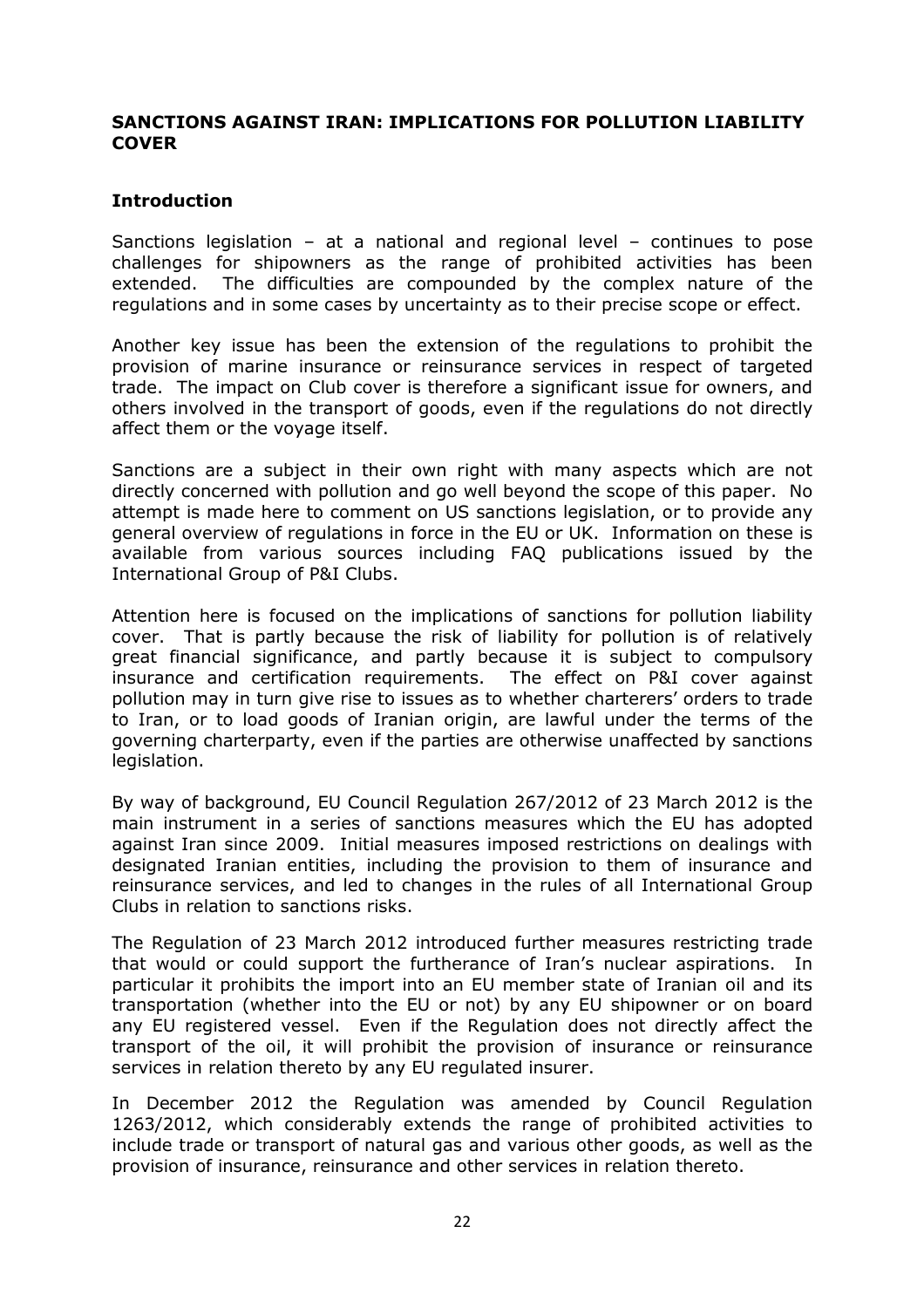Here the focus is on the carriage of oil of Iranian origin, and the implications of sanctions in the context of potential liabilities of the shipowner and insurer under the Civil Liability Convention 1992.

# Legal and insurance framework

The Civil Liability Convention 1992 ("CLC 92" or "CLC") is currently in force in over 120 coastal states. Among them are Iran, China (including the vessel's flag state administration in Hong Kong), and a number of coastal states a vessel would pass en route between them, including the UAE, Oman, India, Sri Lanka, Malaysia, Singapore and Indonesia. Most but not all of these states are also Fund member states – a notable exception being China (where the 1992 Fund Convention applies only in the Hong Kong SAR).

In order to assure due payment of claims, CLC requires the owner of every tanker registered in a contracting state, and carrying 2,000 dwt or more of oil in bulk as cargo, to maintain insurance or other financial security to cover his liability under the Convention, up to his liability limit. (Art.VII.1). For tankers of 140,000 gt and above the liability limit is SDR 89.77 million, currently equivalent to approx US\$140 million.

In practice about 95% of internationally trading tankers meet this obligation by means of entry in one of the 13 Associations which are members of the International Group of P&I Clubs. A small minority are either covered by a non-IG insurer, or are owned by parties such as governments or major oil companies which have elected to self-insure.

The popularity of the IG Clubs, particularly among the owners of internationally trading tankers, may be attributed to a number of factors. Among these is the relatively high level of cover available by dint of the Clubs' shared pooling and reinsurance arrangements. The cover they provide for oil pollution risks is currently subject to a limit of US\$1 billion. This, of course, is far higher than the liability limit set by CLC, and it is higher than the level of cover which any other insurer is known to be able to provide.

In practice the prospect of an owner being held liable for claims of this magnitude in a CLC jurisdiction is extremely small, due partly to the difficulty which claimants would face in "breaking" his right of limitation, and partly to the fact that additional compensation from the IOPC Fund has normally been sufficient to remove any incentive for them to attempt to do so. However, the high level of insurance cover is considered desirable as the risk of unlimited claims, however small, cannot be excluded; and as there are non-CLC states (notably the USA) where the cost of pollution incidents is notoriously high, and rights of limitation are more easily lost.

A certificate attesting that insurance or other security is in force must be issued by the appropriate authority of a contracting state (normally the vessel's flag state administration) and must be carried on board. Any claim for pollution damage may be brought directly against the insurer named in the certificate. In such a case the insurer may avail himself of the defence that the damage resulted from the owner's wilful misconduct, but he cannot avail himself of any other defence that he might have been entitled to invoke in proceedings against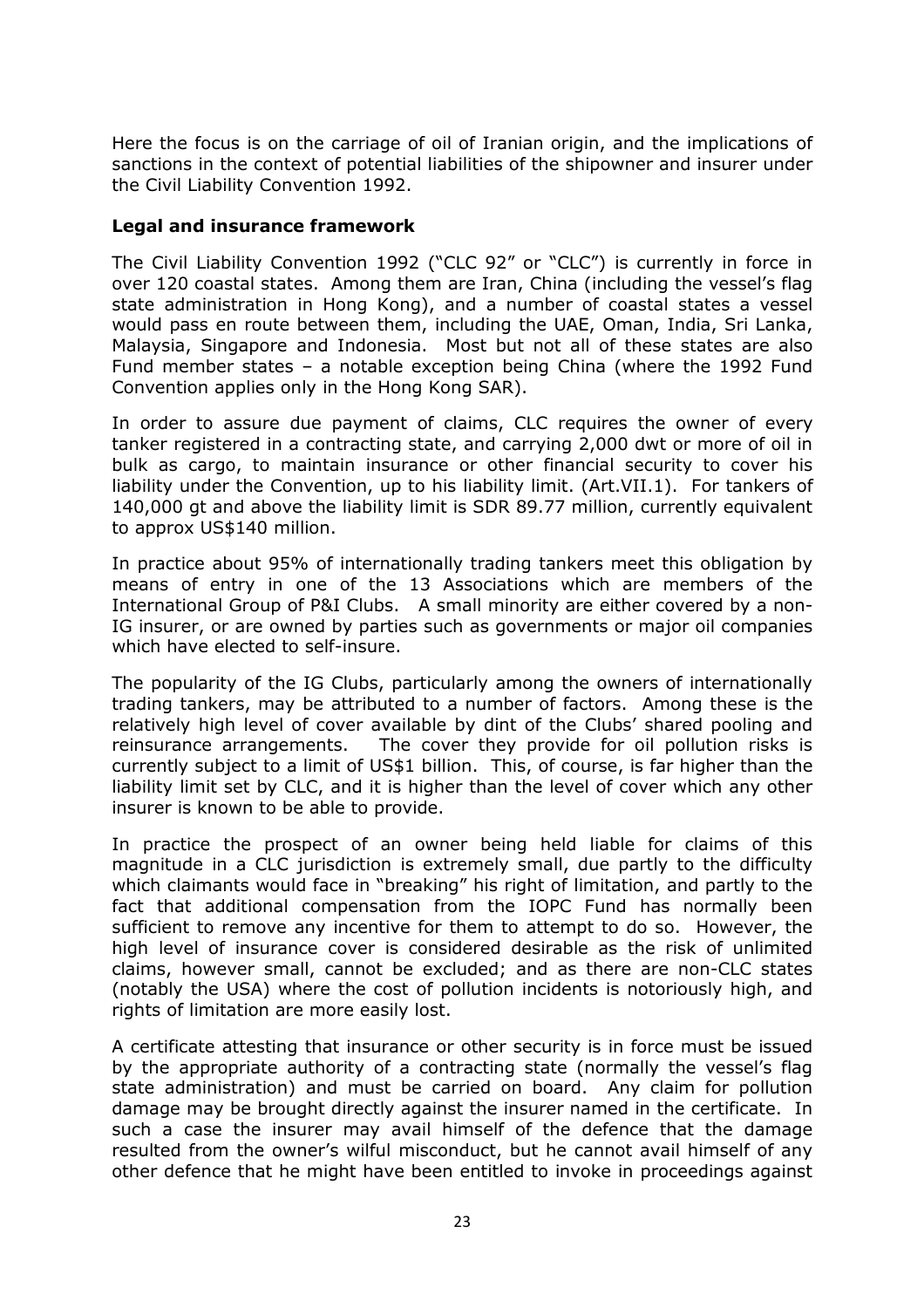him by the owner. Accordingly, an insurer named in the certificate cannot rely on any other exclusions in the insurance policy that might have been available as a defence to an indemnity claim by the owner. He can however always rely on the ship's liability limit, even if the owner cannot do so. (Art. VII.8).

The Convention also provides for contracting states to take steps to ensure that the compulsory insurance requirements are satisfied by any ship, wherever registered, calling at or leaving their ports or offshore terminals (Art. VII.11). Compliance is in practice enforced mainly by port entry control.

In these circumstances, an oil tanker without a CLC certificate is effectively unable to trade, save to the United States and a limited number of other jurisdictions where the Convention does not apply.

# Impact of Regulation on P&I Cover

Regulation 267/2012 contains a general prohibition on the provision of insurance and reinsurance related to the import, purchase or transport of crude oil and petroleum products, and petrochemical products, of Iranian origin. This prevents an EU-regulated insurer from providing such cover, even if the shipowners or operators are outside the EU and beyond the reach of sanctions legislation. It would also be contrary to the Regulation for the Clubs to provide the owner with claims handling services or other benefits commonly provided in conjunction with P&I cover.

Although some IG Clubs are not EU-regulated, they are in practice prevented by the Regulation from providing cover on normal terms because their pooling and reinsurance arrangements, which are shared with other IG member associations, depend very heavily on EU-based Clubs and other sources of reinsurance capacity.

Against this background all IG Clubs have adopted sanctions rules. Their precise terms vary from Club to Club, but their general effect is to restrict or exclude recovery where the relevant voyage is in breach of sanctions laws, or where payment of a claim, or the provision of any other insurance or reinsurance services, would put (or risk putting) the Club in breach of such laws.

The Regulation does not prohibit the provision of insurance or reinsurance cover to non-Iranian entities in respect of shipping operations which do not involve transport of Iranian oil or other prohibited goods. The current insurance arrangements of such entities remains fully in force, and there has been no suggestion that an Iranian oil lifting would result in termination of cover. The position is simply that no recovery could be made in respect of any claim relating to such a voyage.

The fact that an indemnity of the owner would be excluded does not affect the validity of the CLC certificate. In practice P&I cover is subject to various exclusions which potentially affect the member's right of indemnity, but which do not prevent the issue of CLC certificates because it is clear that such exclusions could not affect the insurer's liability to direct claims under Art.VII.8 of the Convention.